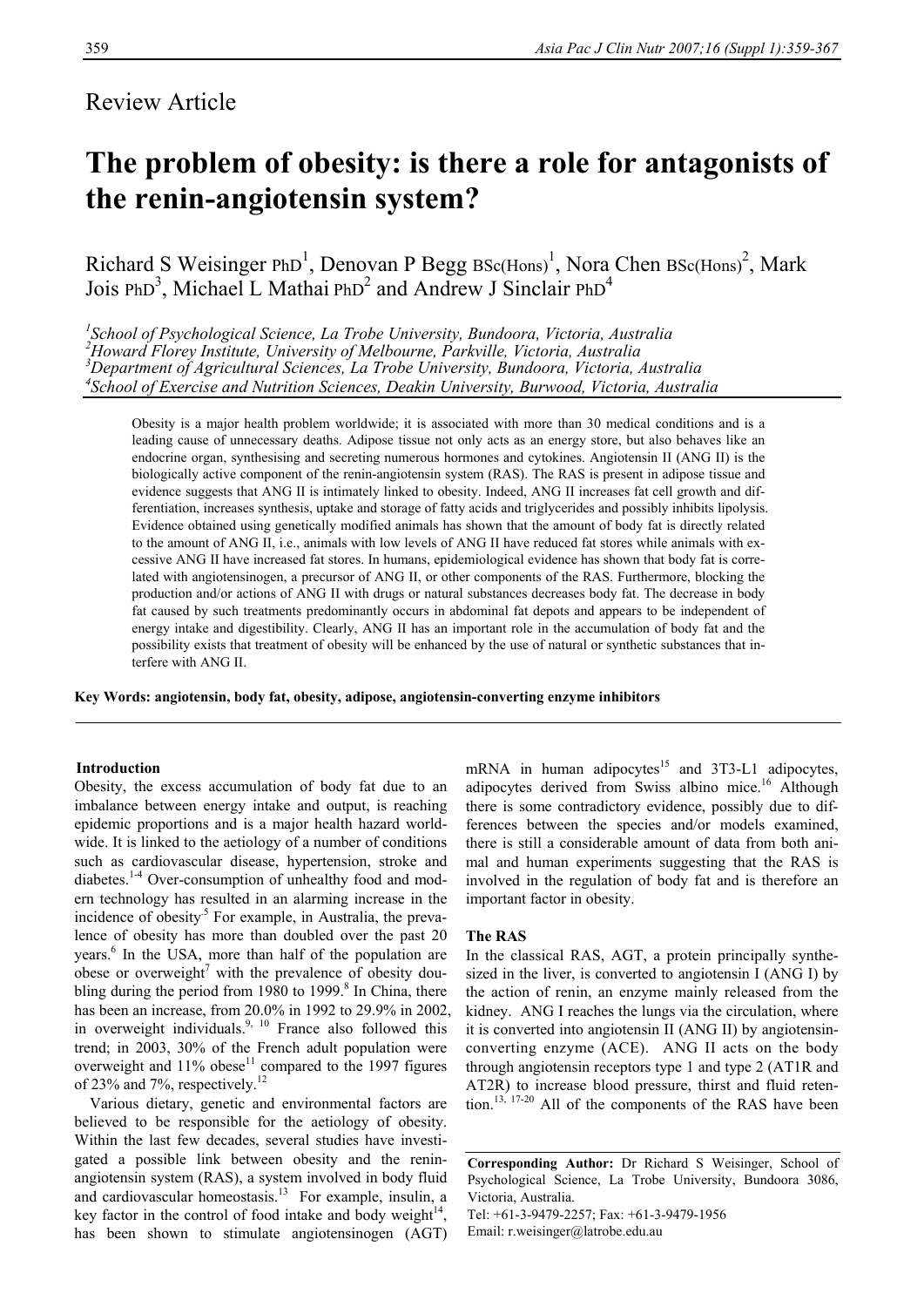identified in adipose tissue.<sup>21-24</sup> Cathepsin and chymase. also found in human adipocytes, can catalyse the conversion of ANG I to ANG II.<sup>24-26</sup> It is unclear whether the production of ANG II in adipose tissue is due to the classical RAS system (ACE), the alternative enzymes or a combination of the two. Overall, the data clearly demonstrate the presence of a fully functional RAS in animal and human adipose tissue.<sup>26-29</sup> See Figure 1.



**Figure 1.** The renin angiotensin system; present in adipose tissue.

#### **Correlation of components of the RAS and body fat**

Numerous reports have shown that components of the RAS are correlated with body fat. During early development and prior to there being a difference in body weight, obese Zucker rats had increased body fat and secreted significantly more AGT protein from adipose tissue than their lean littermates. 30 Evidence showing that secretion of AGT was not solely related to adipocyte hypertrophy suggested that locally produced AGT was involved in the development of adipose tissue. In mice, a high-fat diet for 20 weeks resulted in increased AGT transcription in abdominal fat (along with greater weight gain), suggesting that the level of AGT changed with the weight of the mice [31]. In rats that became obese on a moderately high fat diet, compared to rats that were obesity resistant or that were fed a low fat diet, AGT mRNA in retroperitoneal adipose tissue and AGT in the circulation were increased. 32 Increased levels of RAS components and activity have been reported in obese humans $33-35$  and furthermore, these levels declined during weight loss.<sup>35, 36</sup> Subcutaneous and omental adipose tissue AGT mRNA was positively correlated with waist-hip ratio in overweight subjects<sup>37</sup> and polymorphism of the ACE gene has been linked to the incidence of obesity and alterations of body mass index (BMI).<sup>38</sup> However, there is some contradictory evidence. For example, it has been reported that AGT mRNA was decreased in the adipose tissue of obese compared to lean Zucker rats, yellow  $A^{vy}$  mice, and the relationship between adipose tissue and AGT mRNA was variable in humans.<sup>16</sup> Interestingly, it has been reported that although relative to lean women, obese women had decreased expression of AGT in adipose tissue, they had

increased AGT in the circulation. 36 The existence of a negative feedback loop was suggested such that AGT expression in adipose tissue was decreased when plasma levels become high. Although there are some exceptions, there is evidence to suggest a positive correlation between levels of AGT or other components of the RAS and the level of body fat.

### **Role of the RAS in adipocyte differentiation and lipogenesis**

Adipocytes are crucial to energy balance. Adipose tissue mass is determined by adipocyte differentiation (the formation of new adipocytes from precursor cells) and adipocyte hypertrophy (increase in adipocyte cell size due to fat storage). The RAS has been implicated as a trophic factor in the differentiation of adipocytes. ANG II as well as other components of the RAS are elevated in differentiated cells.39 In quiescent preadipocytes harvested from human adipose tissue, ANG II stimulated the progression of the cell cycle. This was blocked by losartan, an AT1R antagonist. $^{22}$ 

 Evidence suggests that ANG II increases lipogenesis and the triglyceride content of adipocytes<sup>40</sup> (i.e., 3T3-L1 adipocytes). In regard to the mechanism by which ANG II increased the triglyceride content of the cells, it was observed that ANG II increased the activity of enzymes involved in lipogenesis, fatty acid synthase (FAS), an enzyme that catalyses the synthesis of palmitate from acetyl CoA and malonyl CoA in the presence of NADPH<sup>41</sup>, and glycerol-3-phosphate dehydrogenase (GPDH), the rate-limiting enzyme for triglyceride synthesis in adipose tissue. The increased activities of FAS and GPDH were blocked by antagonists of either AT1R or AT2R. Additionally, in experiments with human adipocytes, as in 3T3-L1 cells, ANG II increased both FAS and GPDH activities.

 Some evidence suggests that the influence of ANG II on differentiation of preadipocytes to adipocytes and lipogenesis are mediated through its stimulation of peroxisome proliferators-activated receptor (PPAR)  $\gamma^{42}$ , via pathways that includes a number of different transcription factors and/or prostacyclin  $(PGI<sub>2</sub>)$ .<sup>43-46</sup> See Figure 2.

PGI<sub>2</sub> is the major metabolite of arachidonic acid in adipose tissue. It has been shown to cause adipose cell differentiation in isolated adipocytes and adipose tissue fragments derived from rats, mice and humans.<sup>47, 48</sup> Interestingly, ANG II, via AT2R, increased PGI<sub>2</sub> production in adipocytes but not preadipocytes; once produced, however, the PGI<sub>2</sub> stimulated differentiation of the preadipocytes to adipocytes<sup>44, 47</sup> PGI<sub>2</sub> regulates expression of early transcription factors of the family CCAAT/enhancer binding proteins, i.e., C/EBPβ and C/EBPδ.<sup>49</sup>

 ANG II has been shown to cause the up-regulation of other transcription factors involved in adipocyte differentiation, e.g., adipocyte differentiation determinationdependent factor 1 (ADD1), sterol response elementbinding protein 1 (SREBP1). $50-53$ 

 PPARs are members of the nuclear hormone receptor superfamily, a group of nuclear proteins that mediate the effects of small lipophilic compounds on DNA transcription.<sup>54</sup> PPAR<sub>Y</sub> is necessary and sufficient to promote fat cell differentiation and lipid accumulation.<sup>55</sup> PPAR $\alpha$ ,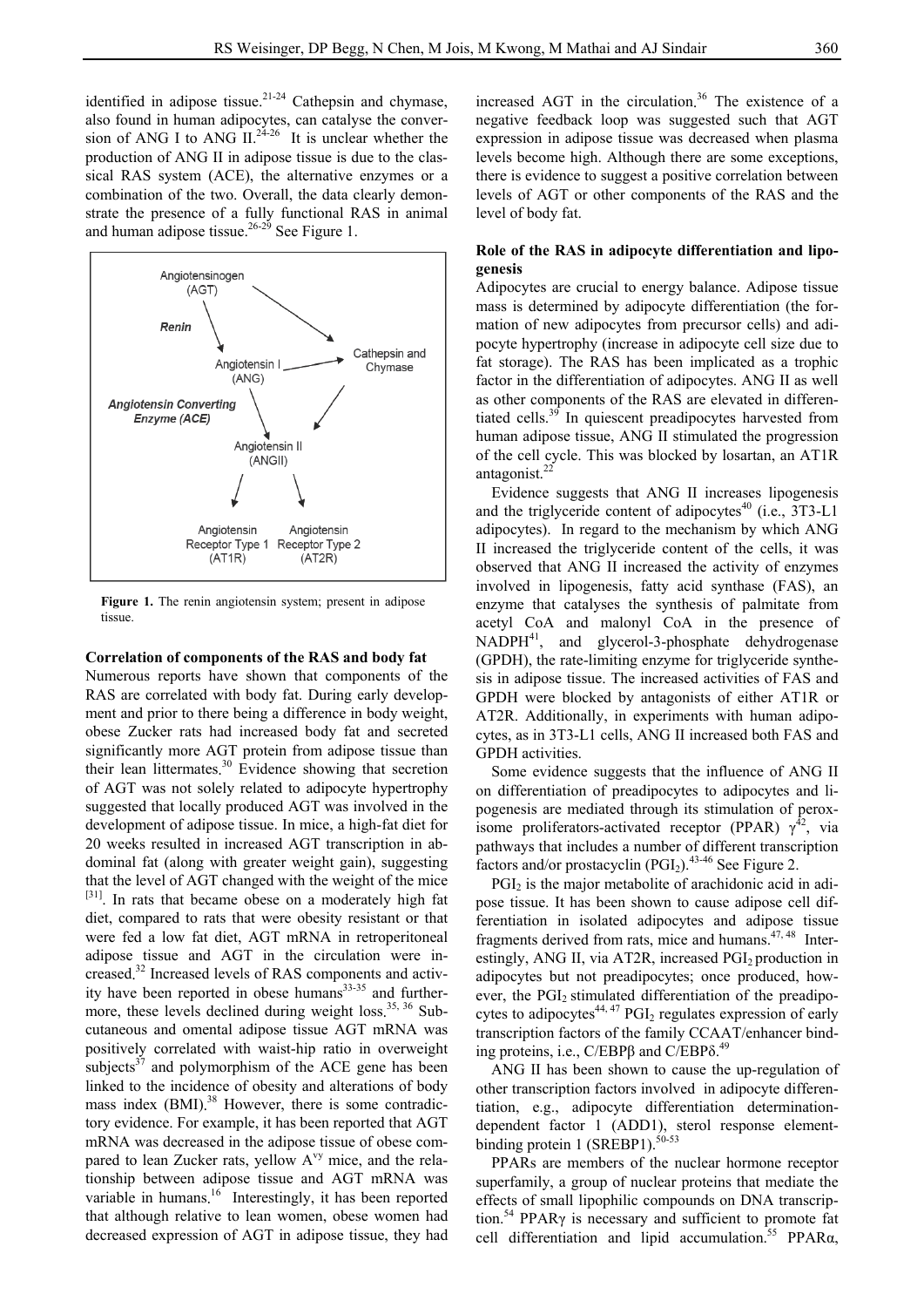

**Figure 2.** Possible pathways by which angiotensin II stimulates cell differentiation and lipogenesis (ADD1, Adipocyte Differentiation Determination-dependent factor 1; ANG II, Angiotensin II; C/EBP, CCAAT Enhancer Binding Protein; FAS, Fatty Acid Synthase; GPDH, Glycerol 3-phosphate Dehydrogenase; PPAR, Peroxisome Proliferator Activated Receptor; SREBP-1c, Sterol Regulatory Element Binding Protein 1c).

most abundant in liver, mediates the regulation of enzymes involved in fatty acid oxidation (e.g., carnitine palmitoyl transferase (CPT) -1, acyl CoA oxidase (ACO)) while PPARγ, most abundant in adipose tissue, regulates enzymes involved in differentiation (e.g., GPDH), lipogenesis (e.g., acetyl CoA carboxylase (ACC), FAS, glycerol-3 phosphate acyl transferase (GPAT)) and in fatty acid uptake and trapping (e.g., lipoprotein lipase (LPL)), fatty acid transport protein CD  $36$ .<sup>56</sup> PPAR<sub>Y</sub> agonists (e.g., thiazolidinedione) stimulate adipogenesis and, in general, increase body fat.<sup>57-60</sup> Treatment of obese Zucker rats with irbesartan, an AT1R antagonist, reduced PPARγ and adipocyte differentiation $^{61}$ , a result consistent with the adipogenic effect of ANG II and PPARγ. However, as will be described below, other evidence suggests that irbesartan, as well as some other AT1R antagonists, e.g., telmisartan, are PPARγ partial agonists.

 In spite of the evidence indicating that ANG II stimulates adipogenesis and lipogenesis, a contrary view of the role of ANG II has been proposed. Evidence based on work using human adipocytes suggested that ANG II was increased during adipogenesis and that ANG II, working via AT1 receptors, inhibited adipogenic differentiation while blockade of AT1R causing enhanced adipogenesis. It was proposed that the influence of ANG II was to inhibit the recruitment and differentiation of adipocytes $62, 63$ while RAS antagonists promoted the recruitment and differentiation of adipocytes.<sup>64</sup> Thus, ANG II would cause an increase in fat cell size while antagonists would do the opposite. Differences in the influence of the RAS on hu-

man and animal adipogenesis have been cited as the explanation for the contradictory evidence. However, obserman and animal adipogenesis have been cited as the ex-<br>planation for the contradictory evidence. However, obser-<br>vations by Crandall<sup>22</sup> and Jones<sup>65</sup> using human adipose cells seem to question this interpretation. Furthermore, evidence obtained during *in vivo* microdialysis of human adipose tissue $66, 67$  suggested that ANG II inhibited lipolysis. Clearly, further work is required to clarify the mechanisms responsible for the divergent results.

#### **Relationship between the RAS, body fat accumulation and body weight**

Evidence from experiments involving genetically manipulated animals or from experiments in which the activity of the RAS was blocked suggests that the activity of the RAS is directly related to accumulation of body fat. For example, AGT-deficient mice (AGT-KO) gained less weight than their wild-type (WT) counterparts despite similar food intakes. The difference in body weights was attributed to hypotrophy of adipocytes and a corresponding decrease in adipose tissue mass. The AGT-KO and WT mice appeared to have similar metabolic rates but the AGT-KO mice displayed increased locomotor activity. Decreased lipogenesis and increased motor activity was thought to be responsible for the decrease in fat mass.<sup>68</sup>

AT2R-deficient mice  $(AT2R<sup>y/-</sup>)$  gained less weight than their wild-type (WT) counterparts when maintained on a high fat diet.<sup>69</sup> The reduced body weight gain of the AT2R-deficient mice was attributed to a lower food intake and increased energy expenditure; fat cell mass was unchanged, hypotrophy of adipocytes was accompanied by increased cell number. The AT2R-deficient mice had increased whole-body lipid oxidation associated with a decrease in FAS activity, PPARγ and in genes associated with the uptake and storage of fat (LPL, fatty acid transport protein aP2 (a protein involved in fatty acid uptake by adipocytes), CD36). Increased β-oxidation in muscle was suggested by increased PPARα, fatty acid translocase, CPT-1 and uncoupling protein (UCP)-3. These results are consistent with the evidence showing that the ANG IIinduced increase in FAS is mediated via AT2R in mice.<sup>40,</sup> 53 e decrease in fat mass.<sup>68</sup><br><sup>y/-</sup>) gained less weight th<br>arts when maintained or<br>body weight gain of 1<br>buted to a lower food<br>enditure; fat cell mass w<br>pocytes was accompani<br> $\cdot$  AT2R-deficient mice h<br>idation associated w

 In contrast, transgenic mice that over-expressed AGT were shown to have a greater body weight than their control littermates. The difference in body weights was primarily due to a 2-fold increase in body fat mass achieved by adipocyte hypertrophy accompanied by hypoplasia of the adipose cells. The increased fat mass was associated with increased FAS activity and blood AGT levels. Food intake and motor activity of the transgenic mice were similar to those in the WT mice. $\frac{70}{2}$ 

 The strongest evidence for a physiological role of the RAS in control of body fat comes from studies in which antagonists of the RAS have been administered. Although there have been some exceptions<sup>71-73</sup>, administration of an ACE inhibitor or a RAS antagonist has generally been shown to reduce body weight and/or body weight gain. Evidence has been obtained in experiments using spontaneously hypertensive rats, SHR<sup>74</sup>, Zucker obese rats<sup>75</sup>, and humans.76 In addition to the decrease in body weight observed in the obese Zucker rats, ACE inhibition increased insulin-mediated glucose transport activity and GLUT 4 protein in muscle.<sup>75</sup> In rats fed a high fat diet<sup>77</sup>,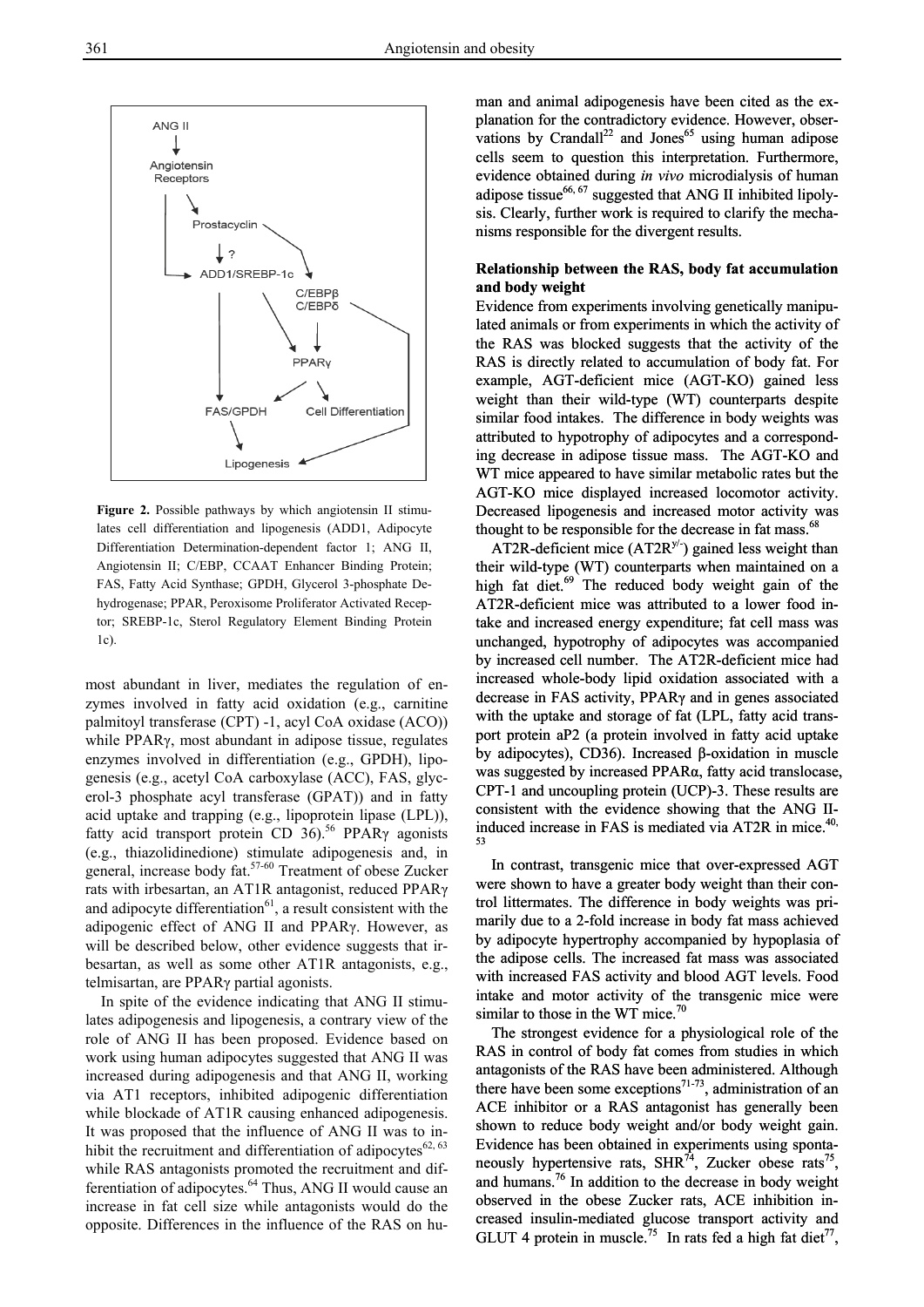administration of telmisartan but not valsartan, decreased body weight and body fat (increased cell number and decreased cell size). The decreased body fat caused by telmisartan was due to increased energy expenditure; neither food intake nor motor activity were altered. Also, telmisartan increased expression of genes involved in mitochondrial function and energy metabolism. The explanation offered for the difference between telmisartan and valsartan was that although both telmisartan and valsartan are AT1R antagonists, only the telmisartan has partial PPARγ agonist activity. In mice maintained on a high fat diet, similar results were reported<sup>78</sup>, i.e., telmisartan decreased visceral adiposity and body weight without altering food intake or locomotor activity. The telmisartan treatment increased UCP1 mRNA, a marker of energy expenditure, in brown adipose tissue, and decreased triglyceride uptake into white adipose tissue, liver and skeletal muscle. Furthermore, telmisartan treatment decreased carbohydrate and increased fat metabolism.

 In addition to the abovementioned changes, the telmisartan treatment increased adiponectin mRNA in white adipose tissue. Increased adiponectin concentration has been observed with some ACE inhibitors, e.g., enalapril, and other AT1R blockers, e.g., irbesartan, losartan, candesartan.72, 79 Adiponectin, an adipocytokine synthesized in white adipocytes and induced during differentiation, is an important signalling molecule between muscle and fat. Adiponectin levels are inversely related to BMI and insulin sensitivity.<sup>79-81</sup> Treatment with adiponectin stimulates UCP-1 mRNA in brown adipose tissue, consistent with a thermogenic action and increase in body temperature. $82, 83$ Administration of adiponectin into the cerebrospinal fluid of mice increased Fos in the paraventricular nucleus of the hypothalamus, a key brain nucleus in energy homeostasis.<sup>83</sup> Food intake is not altered by adiponectin and decreased body weight is due to increased fatty acid oxidation and energy utilisation $82-84$  via activation of AMP kinase.<sup>85</sup> Thus, although PPAR $\gamma$  is integral to adipocyte differentiation and lipogenesis, it also regulates adiponectin secretion.86 Therefore, it is conceivable that the decrease in body weight caused by telmisartan is a consequence of the stimulation of adiponectin secretion by  $PPAR\gamma$ .<sup>87-89</sup> Clearly, the contradictory roles proposed for PPARγ (e.g., stimulating mechanisms that result in an increase or a decrease body fat), suggest that explanation for the decrease in body weight caused by telmisartan is not straight-forward and, presumably involves the difference in the conformational changes and consequences of partial agonists in contrast to those of full agonists of PPAR $\gamma$ <sup>90, 91</sup> Differential stimulation of PPAR $\gamma$  subtypes by different agonists/partial agonists may also be involved. 92

 Briefly, the RAS seems to affect body composition and weight regulation primarily via its influence on: (1) differentiation of pre-adipocytes to mature adipocytes, (2) promotion of transcription of the key lipogenic enzymes (e.g., FAS and GPDH), resulting in increased fatty acid synthesis and triglyceride storage, (3) inhibition of lipolysis, and (4) inhibition of adiponectin, via AT1R.<sup>79, 93</sup> Some evidence suggests that interference with ANG II production and/or action primarily reduces abdominal fat, the fat implicated in insulin resistance and diabetes. $4,94,95$ 

 Interestingly, in addition to their well documented antioxidant effects, the naturally occurring polyphenols in tea have been shown to have ACE inhibitory activity.<sup>96</sup> In mice and rats maintained on high fat diets, green tea, green tea extracts or isolated catechin constituents of tea, in particular epicatechin gallate (EGCG), have been found to reduce adipose tissue mass and body weight $97-99$  and to increase endurance, metabolic rate and β-oxidation in muscle and/or liver. $100$  The decrease in body fat was associated with decreased expression of genes involved fatty acid and lipid metabolism (stearoyl-CoA desaturase (SCD)-1, GPAT, FAS, ACC-1) and the transcription factor, SREBP-1.97 In vitro, ECGC inhibited adipocyte differentiation. $97$  In human studies, drinking tea has been shown to increase energy expenditure and fat oxidation<sup>101</sup> and reduce body  $fat^{102-104}$ , although not in all studies.<sup>105,</sup> 106

#### **Decreased body weight caused by infusion of ANG II: A paradox**

Despite the overwhelming evidence that ANG II stimulates the synthesis and storage of fat and the observation that reduction or elimination of the RAS by pharmacological or genetic manipulation causes a decrease in body fat, ANG II administration has been shown clearly to cause weight loss in animals. Infusion of ANG II peripherally or into the brain of rats causes decreased body weight compared to saline-infused or pair-fed animals. <sup>107-</sup>

<sup>111</sup> The decreased body weight has been observed to occur with or without decreased food intake and, therefore, has been attributed to increased energy expenditure (e.g., increased thermogenesis). There is some evidence that the increased energy expenditure is due to an ANG IIinduced activation of the sympathetic nervous system and



**Figure 3.** Possible pathways by which angiotensin II causes decreased body weight (ANG II, Angiotensin II; IGF-1, Insulin-like Growth Factor 1)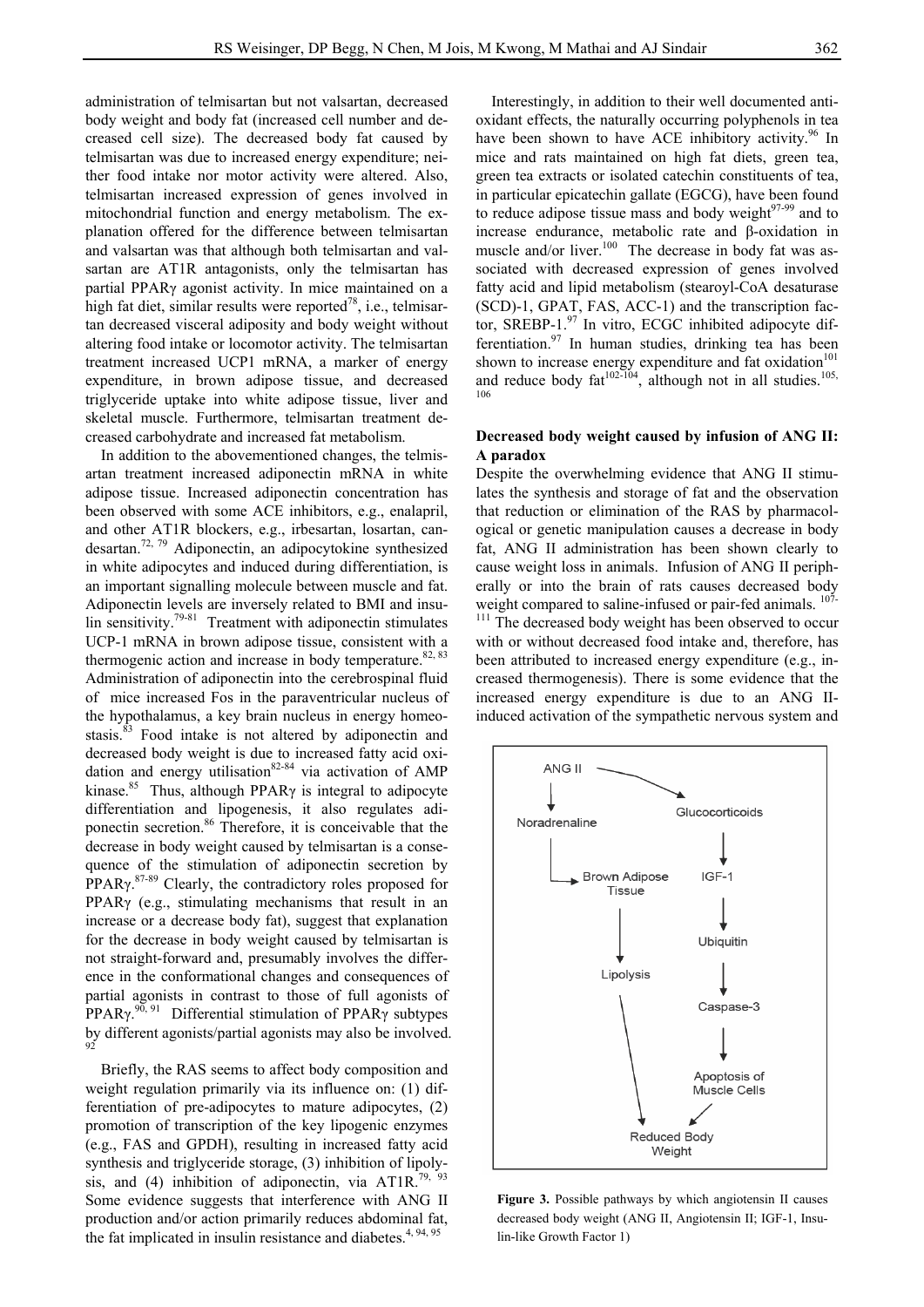release of noradrenaline<sup>107-109</sup>, independent of ANG IIinduced hypertension.<sup>110, 111</sup> The increased activation of the sympathetic nervous system by ANG II is associated with lipolysis and the loss of body fat. Lipolysis and decreased adipocyte size has been shown to occur in subcutaneous and visceral fat.<sup>112</sup> The ANG II-induced lipolysis was blocked by losartan as well as by an adrenergic blocker.

 ANG II-induced loss of body weight, however, has been attributed primarily to muscle wasting due to enhanced protein degradation. In this regard, ANG II stimulates glucocorticoid hormones that act to decrease insulinlike growth factor (IGF)-1 in blood and IGF-1 mRNA in skeletal muscle.<sup>113, 114</sup> Subsequently, via an ubiquitinproteasome proteolytic pathway, there is an increase in caspase-3 which leads to apoptosis of the muscle cells.<sup>115</sup> See Figure 3.

 Another possible mechanism by which ANG II could influence muscle wasting is through its influence on leptin, a cytokine synthesised in fat. Leptin is upregulated in obesity and promotes weight loss by decreasing food intake and increasing energy expenditure. In addition, leptin has effects in skeletal muscle, including an increase in fatty acid oxidation and decrease in muscle protein synthesis.<sup>80, 116</sup> Studies have shown that ANG II increases both leptin secretion from human adipocytes<sup>117</sup> and expression of the leptin (ob) gene in both human and 3T3- L1 adipocytes. $40$  Thus, it is possible that the effects of ANG II on muscle degradation are mediated by leptin, however, ANG II has been shown to decrease muscle protein synthesis *in vitro.*118, 119

 In a model of cancer cachexia, in which tumour growth was associated with decreased food intake and body weight and muscle wasting, antagonists of the RAS have been shown to decrease the loss of body weight and the loss of muscle mass and reduce tumour growth.<sup>119</sup>

 One explanation for the paradoxical influence of infused ANG II, either systemically or into the brain, is that pathways not typically involved in the regulation of body weight are stimulated. That is, under normal circumstances, the physiological level of ANG II achieved in adipose tissue subsequent to its being stimulated, e.g., by insulin, will cause cell-differentiation and lipogenesis. In contrast, infused ANG II enhances the activity of systems typically involved in body temperature regulation, e.g., sympathetic nervous system, and in the response to stress, e.g., glucocorticoids. Thus, both body fat and body muscle are decreased in spite of any ANG II-induced adipogenesis. Interestingly, the body can adapt to the infused ANG II and it has been shown that after one week of ANG II treatment, body weight was decreased, however, after two weeks of treatment, the body weight of ANG IItreated rats was similar to that of control rats and lipogenesis in liver was increased in the ANG II-treated ani $mals$ <sup>120</sup>

#### **Conclusion**

The presence of the major RAS components in adipose tissue, effect of ANG II on fat cell growth, differentiation, and synthesis, and the uptake and storage of fatty acids and triglycerides point to the importance of the RAS in body weight control. The evidence showing the ability of compounds, both pharmacological and natural, that block the production of ANG II to decrease body fat, and that the loss of body fat caused by these treatments tend to occur in abdominal fat depots, indicate that further research into the natural and synthetic inhibitors of the RAS is required. The conflicting data, produced primarily in experiments in which ANG II is infused into the whole animal but also in experiments in which antagonists of the RAS are used, again points to the need for further research into systems and mechanisms influenced by the RAS and antagonists of the RAS. Research into understanding of the adipose tissue RAS and how it is influenced by the various treatments is crucial. At present, however, it seems clear that antagonists of the RAS, both natural and pharmacological, have the potential to become vital to the treatment of the ever increasing problem of obesity and insulin resistance.

#### **Acknowledgements**

This work was supported by the National Health and Medical Research Council of Australia (Grant No. 21171 [RSW], 350313 [RSW, HSW, AJS]) and the Australian Research Council (Grant No. DP0346830 [RSW, AJS, HSW]).

#### **References**

- 1. Haffner S, Taegtmeyer H. Epidemic obesity and the metabolic syndrome. Circulation 2003; 108: 1541-1545.
- 2. Jung RT. Obesity as a disease. Br Med Bull 1997; 53: 307-321.
- 3. Proietto J, Baur LA. 10: Management of obesity. Med J Aust 2004; 180: 474-480.
- 4. Sharma AM. The obese patient with diabetes mellitus: from research targets to treatment options. Am J Med 2006; 119: 17-23.
- 5. Hardus PM, van Vuuren CL, Crawford D, Worsley A. Public perceptions of the causes and prevention of obesity among primary school children. Int J Obes Relat Metab Disord 2003; 27: 1465-1471.
- 6. Cameron AJ, Welborn TA, Zimmet PZ, Dunstan DW, Owen N, Salmon J, Dalton M, Jolley D, Shaw JE. Overweight and obesity in Australia: the 1999-2000 Australian Diabetes, Obesity and Lifestyle Study (AusDiab). Med J Aust 2003; 178: 427-432.
- 7. Finkelstein EA, Fiebelkorn IC, Wang G. National medical spending attributable to overweight and obesity: how much, and who's paying? Health Aff (Millwood) 2003; Suppl Web Exclusives: W3-219-226.
- 8. Freedman DS, Khan LK, Serdula MK, Galuska DA, Dietz WH. Trends and correlates of class 3 obesity in the United States from 1990 through 2000. JAMA 2002; 288: 1758-1761.
- 9. Wang Y, Mi J, Shan XY, Wang QJ, GE KY. Is China facing an obesity epidemic and the consequences? The trends in obesity and chronic disease in China. Int J Obes  $2007 \cdot 31 \cdot 177 - 188$
- 10. Wang H, Du S, Zhai F, Popkin BM. Trends in the distribution of body mass index among Chinese adults, aged 20-45 years (1989-2000). Int J Obes (Lond) 2006 Jun 20; [Epub ahead of print]
- 11. Bocquier A, Boullu-Ciocca S, Verger P, Oliver C. [Obesity: where are we now?]. Presse Med 2006; 35: 270-276.
- 12. WHO. Diet, Nutrition and the Prevention of Chronic Diseases. Technical Report. Geneva, Switzerland: World Health Organisation; 2003 28 January - 1 February. Report No. 916.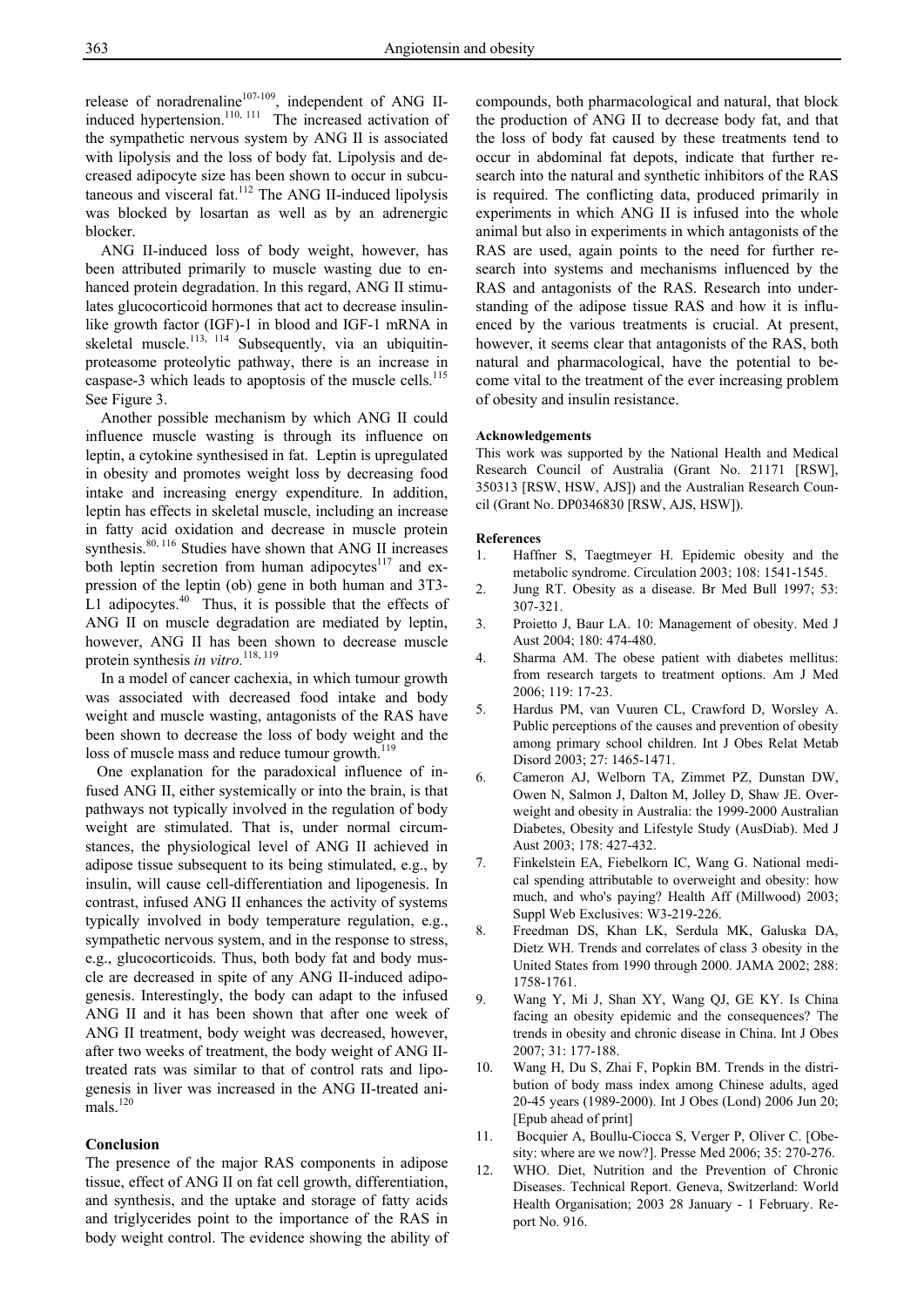- 13. Guyton AC, Hall JE. Textbook of medical physiology. 10th ed. Philadelphia: W.B. Saunders; 2000.
- 14. Woods SC, Seeley RJ. Insulin as an adiposity signal. Int J Obes 2001; 25: S35-38.
- 15. Harte AL, McTernan PG, McTernan CL, Smith SA, Barnett AH, Kumar S. Insulin increases angiotensinogen expression in human abdominal subcutaneous adipocytes. Diabetes Obes Metab 2003; 5: 302-310.
- 16. Jones BH, Standridge MK, Taylor JW, Moustaid N. Angiotensinogen gene expression in adipose tissue: analysis of obese models and hormonal and nutritional control. Am J Physiol 1997; 273: R236-242.
- 17. Denton DA, McKinley MJ, Weisinger RS. Hypothalamic integration of body fluid regulation. Proc Natl Acad Sci USA 1996; 93: 7397-7404.
- 18. McKinley MJ, Allen AM, Mathai ML, May C, McAllen RM, Oldfield BJ, Weisinger RS. Brain angiotensin and body fluid homeostasis. Jpn J Physiol 2001; 51: 281-289.
- 19. McKinley MJ, McAllen RM, Pennington GL, Smardencas A, Weisinger RS, Oldfield BJ. Physiological actions of angiotensin II mediated by AT1 and AT2 receptors in the brain. Clin Exp Pharmacol Physiol Suppl 1996; 3: S99-104.
- 20. Weisinger RS, Blair-West JR, Burns P, Denton DA, McKinley MJ, Tarjan E. The role of angiotensin II in ingestive behaviour: a brief review of angiotensin II, thirst and Na appetite. Regul Pept 1996; 66: 73-81.
- 21. Crandall DL, Herzlinger HE, Saunders BD, Armellino DC, Kral JG. Distribution of angiotensin II receptors in rat and human adipocytes. J Lipid Res 1994; 35: 1378- 1385.
- 22. Crandall DL, Armellino DC, Busler DE, McHendry-Rinde B, Kral JG. Angiotensin II receptors in human preadipocytes: role in cell cycle regulation. Endocrinology 1999; 140: 154-158.
- 23. Crandall DL, Herzlinger HE, Saunders BD, Zolotor RC, Feliciano L, Cervoni P. Identification and characterization of angiotensin II receptors in rat epididymal adipocyte membranes. Metabolism 1993; 42: 511-515.
- 24. Karlsson C, Lindell K, Ottosson M, Sjostrom L, Carlsson B, Carlsson LM. Human adipose tissue expresses angiotensinogen and enzymes required for its conversion to angiotensin II. J Clin Endocrinol Metab 1998; 83: 3925- 3929.
- 25. Engeli S, Gorzelniak K, Kreutz R, Runkel N, Distler A, Sharma AM. Co-expression of renin-angiotensin system genes in human adipose tissue. J Hypertens 1999; 17: 555-560.
- 26. Engeli S, Schling P, Gorzelniak K, Boschmann M, Janke J, Ailhaud G, Teboul M, Massiera F, Sharma AM. The adipose-tissue renin-angiotensin-aldosterone system: role in the metabolic syndrome? Int J Biochem Cell Biol 2003; 35: 807-825.
- 27. Ailhaud G, Fukamizu A, Massiera F, Negrel R, Saint-Marc P, Teboul M. Angiotensinogen, angiotensin II and adipose tissue development. Int J Obes Relat Metab Disord 2000; 24 Suppl 4: S33-35.
- 28. Goossens GH, Blaak EE, van Baak MA. Possible involvement of the adipose tissue renin-angiotensin system in the pathophysiology of obesity and obesity-related disorders. Obes Rev 2003; 4: 43-55.
- 29. Schling P, Mallow H, Trindl A, Loffler G. Evidence for a local renin angiotensin system in primary cultured human preadipocytes. Int J Obes Relat Metab Disord 1999; 23: 336-341.
- 30. Hainault I, Nebout G, Turban S, Ardouin B, Ferre P, Quignard-Boulange A. Adipose tissue-specific increase in

angiotensinogen expression and secretion in the obese (fa/fa) Zucker rat. Am J Physiol 2002; 282: E59-66.

- 31. Rahmouni K, Mark AL, Haynes WG, Sigmund CD. Adipose depot-specific modulation of angiotensinogen gene expression in diet-induced obesity. Am J Physiol 2004; 286: E891-895.
- 32. Boustany CM, Bharadwaj K, Daugherty A, Brown DR, Randall DC, Cassis LA. Activation of the systemic and adipose renin-angiotensin system in rats with dietinduced obesity and hypertension. Am J Physiol 2004; 287: R943-949.
- 33. Bloem LJ, Manatunga AK, Tewksbury DA, Pratt JH. The serum angiotensinogen concentration and variants of the angiotensinogen gene in white and black children. J Clin Invest 1995; 95: 948-953.
- 34. Cooper R, Forrester T, Ogunbiyi O, Muffinda J. Angiotensinogen levels and obesity in four black populations. J Hypertens 1998; 16: 571-575.
- 35. Tuck ML, Sowers J, Dornfeld L, Kledzik G, Maxwell M. The effect of weight reduction on blood pressure, plasma renin activity and plasma aldosterone levels in obese patients. N Engl J Med 1981; 304: 930-933.
- 36. Engeli S, Bohnke J, Gorzelniak K, Janke J, Schling P, Bader M, Luft FC, Sharma AM. Weight loss and the renin-angiotensin-aldosterone system. Hypertension 2005; 45: 356-362.
- 37. Van Harmelen V, Elizalde M, Ariapart P, Bergstedt-Lindqvist S, Reynisdottir S, Hoffstedt J, Lundkvist I, Bringman S, Arner P. The association of human adipose angiotensinogen gene expression with abdominal fat distribution in obesity. Int J Obes Relat Metab Disord 2000; 24: 673-678.
- 38. Strazzullo P, Iacone R, Iacoviello L, Russo O, Barba G, Russo P, D'Orazio A, Barbato A, Cappuccio FP, Farinaro E, Siani A. Genetic variation in the renin-angiotensin system and abdominal adiposity in men: the Olivetti Prospective Heart Study. Ann Intern Med 2003; 138: 17-23.
- 39. Saye JA, Lynch KR, Peach MJ. Changes in angiotensinogen messenger RNA in differentiating 3T3-F442A adipocytes. Hypertension 1990; 15: 867-871.
- 40. Jones BH, Standridge MK, Moustaid N. Angiotensin II increases lipogenesis in 3T3-L1 and human adipose cells. Endocrinology 1997; 138: 1512-1519.
- 41. Wakil SJ, Stoops JK, Joshi VC. Fatty acid synthesis and its regulation. Annu Rev Biochem 1983; 52: 537-579.
- 42. Gregoire FM, Smas CM, Sul HS. Understanding adipocyte differentiation. Physiol Rev 1998; 78: 783-809.
- 43. Axelrod L, Minnich AK, Ryan CA. Stimulation of prostacyclin production in isolated rat adipocytes by angiotensin II, vasopressin, and bradykinin: evidence for two separate mechanisms of prostaglandin synthesis. Endocrinology 1985; 116: 2548-2553.
- 44. Darimont C, Vassaux G, Ailhaud G, Negrel R. Differentiation of preadipose cells: paracrine role of prostacyclin upon stimulation of adipose cells by angiotensin-II. Endocrinology 1994; 135: 2030-2036.
- 45. Darimont C, Vassaux G, Gaillard D, Ailhaud G, Negrel R. In situ microdialysis of prostaglandins in adipose tissue: stimulation of prostacyclin release by angiotensin II. Int J Obes Relat Metab Disord 1994; 18: 783-788.
- 46. Saint-Marc P, Kozak LP, Ailhaud G, Darimont C, Negrel R. Angiotensin II as a trophic factor of white adipose tissue: stimulation of adipose cell formation. Endocrinology 2001; 142: 487-492.
- 47. Negrel R, Gaillard D, Ailhaud G. Prostacyclin as a potent effector of adipose-cell differentiation. Biochem J 1989; 257: 399-405.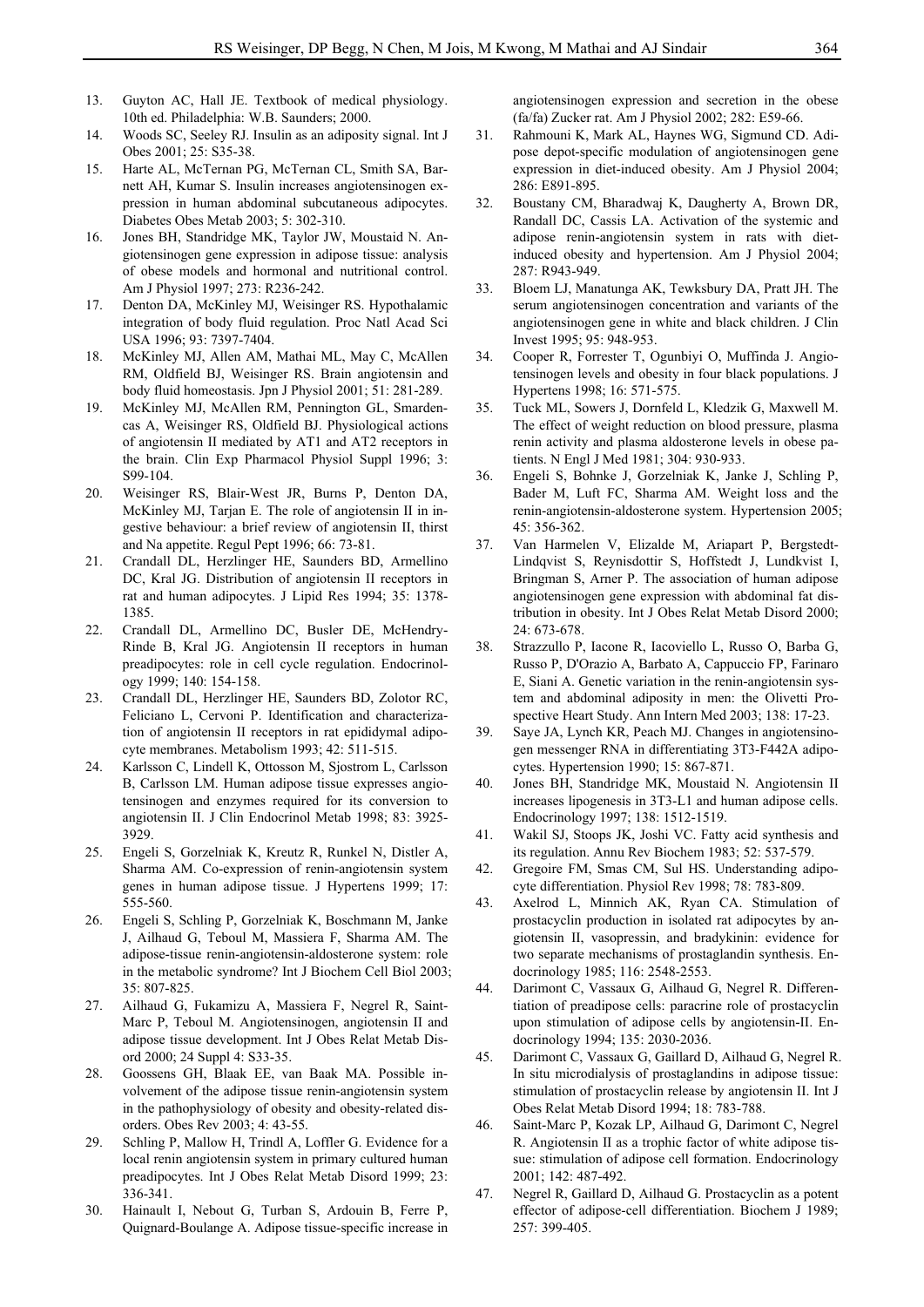- 48. Vassaux G, Gaillard D, Ailhaud G, Negrel R. Prostacyclin is a specific effector of adipose cell differentiation. J Biol Chem 1992; 267: 11092-11097.
- 49. Aubert J, Saint-Marc P, Belmonte N, Dani C, Negrel R, Ailhaud G. Prostacyclin IP receptor up-regulates the early expression of C/EBPbeta and C/EBPdelta in preadipose cells. Mol Cell Endocrinol 2000; 160: 149-156.
- 50. Spiegelman BM. PPAR-gamma: adipogenic regulator and thiazolidinedione receptor. Diabetes 1998; 47: 507-514.
- 51. Tontonoz P, Hu E, Spiegelman BM. Stimulation of adipogenesis in fibroblasts by PPAR gamma 2, a lipidactivated transcription factor. Cell 1994; 79: 1147-1156.
- 52. Tontonoz P, Kim JB, Graves RA, Spiegelman BM. ADD1: a novel helix-loop-helix transcription factor associated with adipocyte determination and differentiation. Mol Cell Biol 1993; 13: 4753-4759.
- 53. Kim S, Dugail I, Standridge M, Claycombe K, Chun J, Moustaid-Moussa N. Angiotensin II-responsive element is the insulin-responsive element in the adipocyte fatty acid synthase gene: role of adipocyte determination and differentiation factor 1/sterol-regulatory-element-binding protein 1c. Biochem J 2001; 357: 899-904.
- 54. Kersten S. Peroxisome proliferator activated receptors and obesity. European Journal of Pharmacology 2002; 440: 223-234.
- 55. Rosen ED, Walkey CJ, Puigserver P, Spiegelman BM. Transcriptional regulation of adipogenesis. Genes Dev 2000; 14: 1293-1307.
- 56. Semple RK, Chatterjee VK, O'Rahilly S. PPAR gamma and human metabolic disease. J Clin Invest 2006; 116: 581-589.
- 57. Lehmann JM, Moore LB, Smith-Oliver TA, Wilkison WO, Willson TM, Kliewer SA. An antidiabetic thiazolidinedione is a high affinity ligand for peroxisome proliferator-activated receptor gamma (PPAR gamma). J Biol Chem 1995; 270: 12953-12956.
- 58. Forman BM, Tontonoz P, Chen J, Brun RP, Spiegelman BM, Evans RM. 15-Deoxy-delta 12, 14-prostaglandin J2 is a ligand for the adipocyte determination factor PPAR gamma. Cell 1995; 83: 803-812.
- 59. de Souza CJ, Eckhardt M, Gagen K, Dong M, Chen W, Laurent D, Burkey BF. Effects of pioglitazone on adipose tissue remodeling within the setting of obesity and insulin resistance. Diabetes 2001; 50: 1863-1871.
- 60. Larsen PJ, Jensen PB, Sorensen RV, Larsen LK, Vrang N, Wulff EM, Wassermann K. Differential influences of peroxisome proliferator-activated receptors gamma and alpha on food intake and energy homeostasis. Diabetes 2003; 52: 2249-2259.
- 61. Di Filippo C, Lampa E, Tufariello E, Petronella P, Freda F, Capuano A, D'Amico M. Effects of irbesartan on the growth and differentiation of adipocytes in obese zucker rats. Obes Res 2005; 13: 1909-1914.
- 62. Janke J, Engeli S, Gorzelniak K, Luft FC, Sharma AM. Mature adipocytes inhibit in vitro differentiation of human preadipocytes via angiotensin type 1 receptors. Diabetes 2002; 51: 1699-1707.
- 63. Schling P, Loffler G. Effects of angiotensin II on adipose conversion and expression of genes of the reninangiotensin system in human preadipocytes. Horm Metab Res 2001; 33: 189-195.
- 64. Sharma AM, Janke J, Gorzelniak K, Engeli S, Luft FC. Angiotensin blockade prevents type 2 diabetes by formation of fat cells. Hypertension 2002; 40: 609-611.
- 65. Jones BH, Standridge MK, Moustaid N. Angiotensin II increases lipogenesis in 3T3-L1 and human adipose cells. Endocrinology 1997; 138: 1512-1519.
- 66. Boschmann M, Ringel J, Klaus S, Sharma AM. Metabolic and hemodynamic response of adipose tissue to angiotensin II. Obes Res 2001; 9: 486-491.
- 67. Goossens GH, Blaak EE, Saris WH, van Baak MA. Angiotensin II-induced effects on adipose and skeletal muscle tissue blood flow and lipolysis in normal-weight and obese subjects. J Clin Endocrinol Metab 2004; 89: 2690- 2696.
- 68. Massiera F, Seydoux J, Geloen A, Quignard-Boulange A, Turban S, Saint-Marc P, Fukamizu A, Negrel R, Ailhaud G, Teboul M. Angiotensinogen-deficient mice exhibit impairment of diet-induced weight gain with alteration in adipose tissue development and increased locomotor activity. Endocrinology 2001; 142: 5220-5225.
- 69. Yvan-Charvet L, Even P, Bloch-Faure M, Guerre-Millo M, Moustaid-Moussa N, Ferre P, Quignard-Boulange A. Deletion of the angiotensin type 2 receptor (AT2R) reduces adipose cell size and protects from diet-induced obesity and insulin resistance. Diabetes 2005; 54: 991- 999.
- 70. Massiera F, Bloch-Faure M, Ceiler D, Murakami K, Fukamizu A, Gasc JM, Quignard-Boulange A, Negrel R, Ailhaud G, Seydoux J, Meneton P, Teboul M. Adipose angiotensinogen is involved in adipose tissue growth and blood pressure regulation. FASEB J 2001; 15: 2727-2729.
- 71. Bahi L, Koulmann N, Sanchez H, Momken I, Veksler V, Bigard AX, Ventura-Clapier R. Does ACE inhibition enhance endurance performance and muscle energy metabolism in rats? J Appl Physiol 2004; 96: 59-64.
- 72. Clasen R, Schupp M, Foryst-Ludwig A, Sprang C, Clemenz M, Krikov M, Thone-Reineke C, Unger T, Kintscher U. PPARgamma-activating angiotensin type-1 receptor blockers induce adiponectin. Hypertension 2005; 46: 137-143.
- 73. Sugimoto K, Tsuruoka S, Fujimura A. Hyperlipidaemia and the progression of nephropathy in OLETF rats: effect of angiotensin-converting enzyme inhibitor, enalapril. Clin Exp Pharmacol Physiol 1999; 26: 601-607.
- 74. Campbell DJ, Duncan AM, Kladis A, Harrap SB. Converting enzyme inhibition and its withdrawal in spontaneously hypertensive rats. J Cardiovasc Pharmacol 1995; 26: 426-436.
- 75. Steen MS, Foianini KR, Youngblood EB, Kinnick TR, Jacob S, Henriksen EJ. Interactions of exercise training and ACE inhibition on insulin action in obese Zucker rats. J Appl Physiol 1999; 86: 2044-2051.
- 76. Enalapril in essential hypertension: a comparative study with propranolol. Enalapril in Hypertension Study Group (UK). Br J Clin Pharmacol 1984; 18: 51-56.
- 77. Sugimoto K, Qi NR, Kazdova L, Pravenec M, Ogihara T, Kurtz TW. Telmisartan but not valsartan increases caloric expenditure and protects against weight gain and hepatic steatosis. Hypertension 2006; 47: 1003-1009.
- 78. Araki K, Masaki T, Katsuragi I, Tanaka K, Kakuma T, Yoshimatsu H. Telmisartan prevents obesity and increases the expression of uncoupling protein 1 in dietinduced obese mice. Hypertension 2006; 48: 51-57.
- 79. Furuhashi M, Ura N, Higashiura K, Murakami H, Tanaka M, Moniwa N, Yoshida D, Shimamoto K. Blockade of the renin-angiotensin system increases adiponectin concentrations in patients with essential hypertension. Hypertension 2003; 42: 76-81.
- 80. Argiles JM, Lopez-Soriano J, Almendro V, Busquets S, Lopez-Soriano FJ. Cross-talk between skeletal muscle and adipose tissue: a link with obesity? Med Res Rev 2005; 25: 49-65.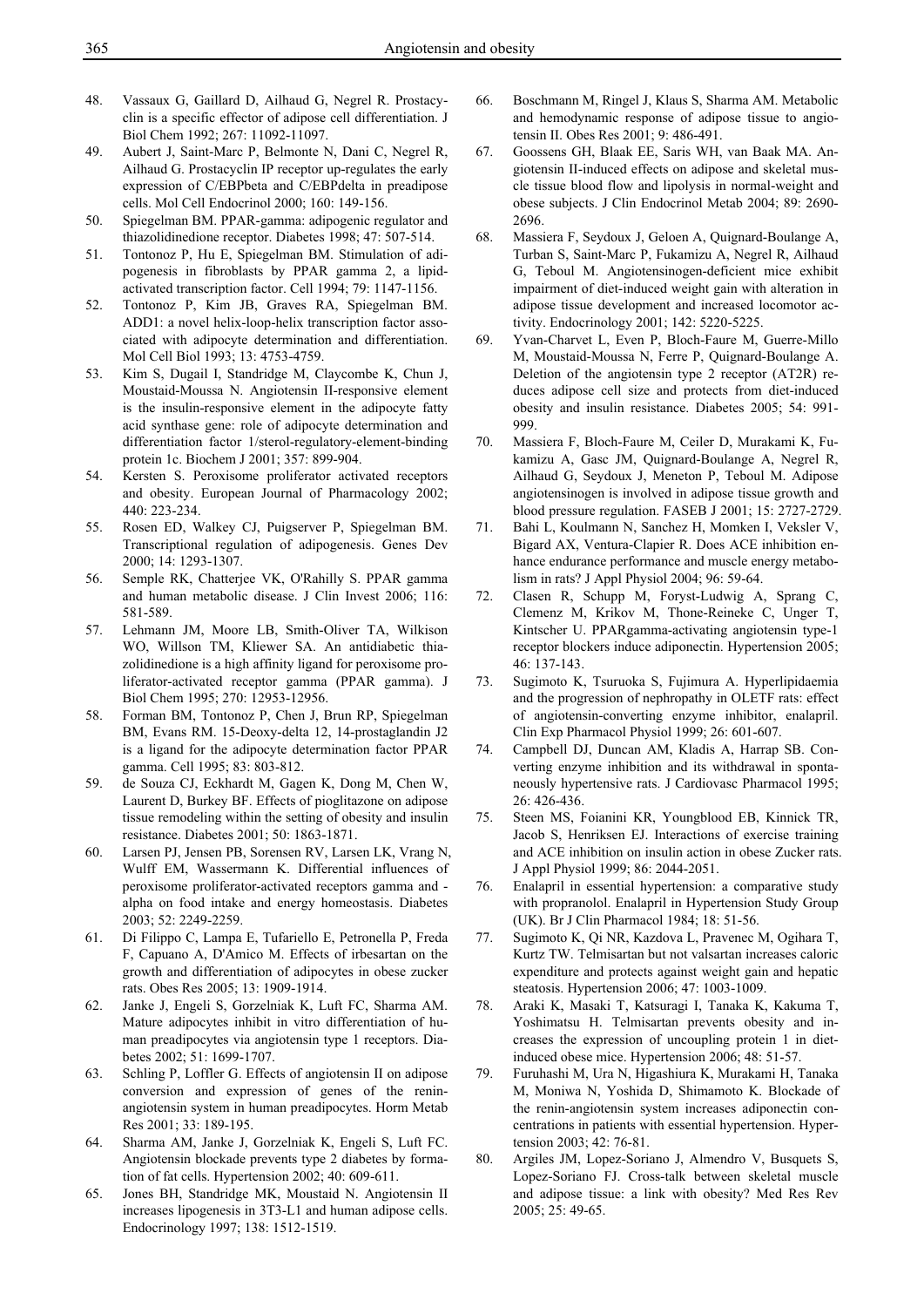- 81. Haluzik M, Parizkova J, Haluzik MM. Adiponectin and its role in the obesity-induced insulin resistance and related complications. Physiol Res 2004; 53: 123-129.
- 82. Masaki T, Chiba S, Yasuda T, Tsubone T, Kakuma T, Shimomura I, Funahashi T, Matsuzawa Y, Yoshimatsu H. Peripheral, but not central, administration of adiponectin reduces visceral adiposity and upregulates the expression of uncoupling protein in agouti yellow (Ay/a) obese mice. Diabetes 2003; 52: 2266-2273.
- 83. Qi Y, Takahashi N, Hileman SM, Patel HR, Berg AH, Pajvani UB, Scherer PE, Ahima RS. Adiponectin acts in the brain to decrease body weight. Nat Med 2004; 10: 524-529.
- 84. Fruebis J, Tsao TS, Javorschi S, Ebbets-Reed D, Erickson MR, Yen FT, Bihain BE, Lodish HF. Proteolytic cleavage product of 30-kDa adipocyte complement-related protein increases fatty acid oxidation in muscle and causes weight loss in mice. Proc Natl Acad Sci USA 2001; 98: 2005-2010.
- 85. Yamauchi T, Kamon J, Minokoshi Y, Ito Y, Waki H, Uchida S, Yamashita S, Noda M, Kita S, Ueki K, Eto K, Akanuma Y, Froguel P, Foufelle F, Ferre P, Carling D, Kimura S, Nagai R, Kahn BB, Kadowaki T. Adiponectin stimulates glucose utilization and fatty-acid oxidation by activating AMP-activated protein kinase. Nat Med 2002; 8: 1288-1295.
- 86. Neschen S, Morino K, Rossbacher JC, Pongratz RL, Cline GW, Sono S, Gillum M, Shulman GI. Fish oil regulates adiponectin secretion by a peroxisome proliferatoractivated receptor-gamma-dependent mechanism in mice. Diabetes 2006; 55: 924-928.
- 87. Bouskila M, Pajvani UB, Scherer PE. Adiponectin: a relevant player in PPARgamma-agonist-mediated improvements in hepatic insulin sensitivity? Int J Obes (Lond) 2005; 29 Suppl 1: S17-23.
- 88. Fasshauer M, Klein J, Neumann S, Eszlinger M, Paschke R. Hormonal regulation of adiponectin gene expression in 3T3-L1 adipocytes. Biochem Biophys Res Commun 2002; 290: 1084-1089.
- 89. Yilmaz MI, Sonmez A, Caglar K, Gok DE, Eyileten T, Yenicesu M, Acikel C, Bingol N, Kilic S, Oguz Y, Vural A. Peroxisome proliferator-activated receptor gamma (PPAR-gamma) agonist increases plasma adiponectin levels in type 2 diabetic patients with proteinuria. Endocrine 2004; 25: 207-214.
- 90. Pershadsingh HA. Treating the metabolic syndrome using angiotensin receptor antagonists that selectively modulate peroxisome proliferator-activated receptor-gamma. Int J Biochem Cell Biol 2006; 38: 766-781.
- 91. Schupp M, Clemenz M, Gineste R, Witt H, Janke J, Helleboid S, Hennuyer N, Ruiz P, Unger T, Staels B, Kintscher U. Molecular characterization of new selective peroxisome proliferator-activated receptor gamma modulators with angiotensin receptor blocking activity. Diabetes 2005; 54: 3442-3452.
- 92. Yu S, Matsusue K, Kashireddy P, Cao WQ, Yeldandi V, Yeldandi AV, Rao MS, Gonzalez FJ, Reddy JK. Adipocyte-specific gene expression and adipogenic steatosis in the mouse liver due to peroxisome proliferator-activated receptor gamma1 (PPARgamma1) overexpression. J Biol Chem 2003; 278: 498-505.
- 93. Ran J, Hirano T, Fukui T, Saito K, Kageyama H, Okada K, Adachi M. Angiotensin II infusion decreases plasma adiponectin level via its type 1 receptor in rats: an implication for hypertension-related insulin resistance. Metabolism 2006; 55: 478-488.
- 94. Kissebah AH, Peiris AN. Biology of regional body fat distribution: relationship to non-insulin-dependent diabetes mellitus. Diabetes Metab Rev 1989; 5: 83-109.
- 95. Kissebah AH, Vydelingum N, Murray R, Evans DJ, Hartz AJ, Kalkhoff RK, Adams PW. Relation of body fat distribution to metabolic complications of obesity. J Clin Endocrinol Metab 1982; 54: 254-260.
- 96. Actis-Goretta L, Ottaviani JI, Fraga CG. Inhibition of angiotensin converting enzyme activity by flavanol-rich foods. J Agric Food Chem 2006; 54: 229-234.
- 97. Wolfram S, Raederstorff D, Wang Y, Teixeira SR, Elste V, Weber P. TEAVIGO (epigallocatechin gallate) supplementation prevents obesity in rodents by reducing adipose tissue mass. Ann Nutr Metab 2005; 49: 54-63.
- 98. Murase T, Haramizu S, Shimotoyodome A, Tokimitsu I, Hase T. Green tea extract improves running endurance in mice by stimulating lipid utilization during exercise. Am J Physiol 2006; 290: R1550-1556.
- 99. Shimotoyodome A, Haramizu S, Inaba M, Murase T, Tokimitsu I. Exercise and green tea extract stimulate fat oxidation and prevent obesity in mice. Med Sci Sports Exerc 2005; 37: 1884-1892.
- 100. Murase T, Haramizu S, Shimotoyodome A, Nagasawa A, Tokimitsu I. Green tea extract improves endurance capacity and increases muscle lipid oxidation in mice. Am J Physiol 2005; 288: R708-715.
- 101. Rumpler W, Seale J, Clevidence B, Judd J, Wiley E, Yamamoto S, Komatsu T, Sawaki T, Ishikura Y, Hosoda K. Oolong tea increases metabolic rate and fat oxidation in men. J Nutr 2001; 131: 2848-2852.
- 102. Hase T, Komine Y, Meguro S, Takeda Y, Takahashi H, Matsui Y, Inaoke S, Katsuragi Y, Tokimitsu I, Shimasaki H, Itakura H. Anti-obesity Effects of Tea Catechins in Humans. J Oleo Sci 2001; 50: 599-605.
- 103. Nagao T, Komine Y, Soga S, Meguro S, Hase T, Tanaka Y, Tokimitsu I. Ingestion of a tea rich in catechins leads to a reduction in body fat and malondialdehyde-modified LDL in men. Am J Clin Nutr 2005; 81: 122-129.
- 104. Tsuchida T, Itakura H, Nakamura H. Reduction of body fat in humans by long-term ingestion of catechins. Prog Med 2002; 22: 2189-2203.
- 105. Diepvens K, Kovacs EM, Nijs IM, Vogels N, Westerterp-Plantenga MS. Effect of green tea on resting energy expenditure and substrate oxidation during weight loss in overweight females. Br J Nutr 2005; 94: 1026-1034.
- 106. Kovacs EM, Lejeune MP, Nijs I, Westerterp-Plantenga MS. Effects of green tea on weight maintenance after body-weight loss. Br J Nutr 2004; 91: 431-437.
- 107. English V, Cassis L. Facilitation of sympathetic neurotransmission contributes to angiotensin regulation of body weight. J Neural Transm 1999; 106: 631-644.
- 108. Porter JP, Anderson JM, Robison RJ, Phillips AC. Effect of central angiotensin II on body weight gain in young rats. Brain Res 2003; 959: 20-28.
- 109. Porter JP, Potratz KR. Effect of intracerebroventricular angiotensin II on body weight and food intake in adult rats. Am J Physiol 2004; 287: R422-428.
- 110. Cassis LA, Marshall DE, Fettinger MJ, Rosenbluth B, Lodder RA. Mechanisms contributing to angiotensin II regulation of body weight. Am J Physiol 1998; 274: E867-876.
- 111. Brink M, Wellen J, Delafontaine P. Angiotensin II causes weight loss and decreases circulating insulin-like growth factor I in rats through a pressor-independent mechanism. J Clin Invest 1996; 97: 2509-2516.